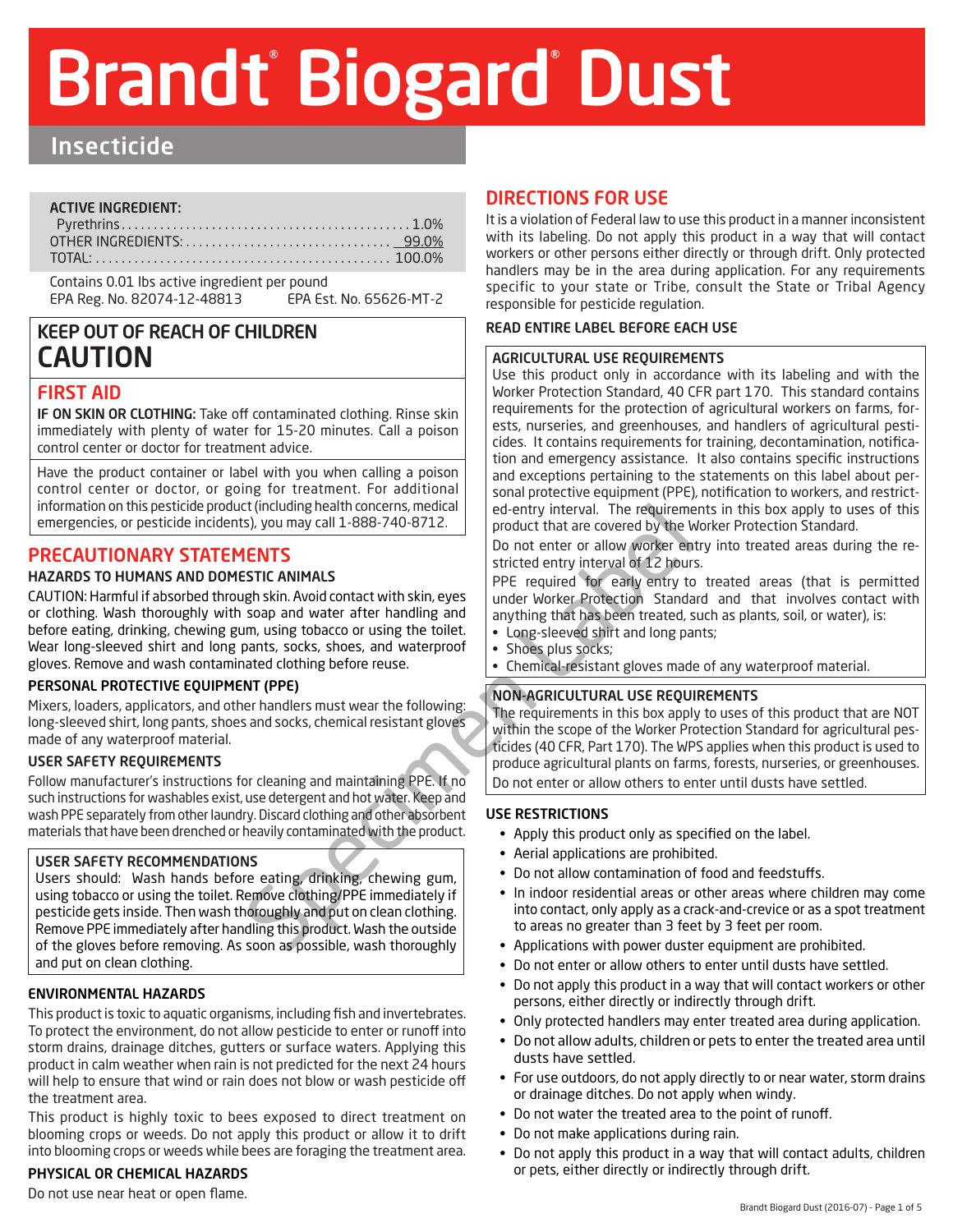- Remove or cover exposed food and drinking water before application.
- Remove or cover dishes, utensils, food processing equipment and food preparation surfaces, or wash them before use. Do not use in serving areas while food is exposed.
- In Food Areas of Food Handling Establishments: Do not contaminate food or feedstuffs. During applications, cover or remove food. Cover food processing surfaces and equipment or clean after treatment with a suitable detergent and rinse with potable water before use. Do not use in serving areas (dining areas where prepared foods are served) while food is exposed or facility is in operation.
- In Schools, do not apply to classrooms when in use.
- Do not use in aircraft cabins.
- Remove pets, birds and cover fish aquariums before application.
- When used in dairy barns or facilities; close milk bulk tank lids to prevent contamination from spray and from dead or falling insects. Remove or cover milking utensils before application. Wash teats of animals before milking.
- Except when applying to sewers or drains as instructed on this label, do not apply directly into sewers or drains, or to any area like a gutter where drainage to storm sewers, water bodies, or aquatic habitat can occur. Do not allow the product any drain during or after application.
- Not for use on commercial sod farms.

#### USE RESTRICTIONS IN FOOD HANDLING AREAS

- Do not apply when food or feed processing facility is in operation or foods are exposed.
- APPLICATIONS OF THIS PRODUCT IN FOOD/FEED AREAS OF FOOD/ FEED HANDLING ESTABLISHMENTS ARE NOT PERMITTED, OTHER THAN AS A CRACK-AND-CREVICE TREATMENT.

TO KILL THE FOLLOWING INSECTS: Adelgids, Alfalfa Weevil, Almond Moth, American Black Flour Beetle, Angoumois Grain Moths, Ants, Aphids, Apple Maggots, Armyworms, Asian Cerambycid Beetle, Asian Lady Beetle, Asian Pine Tip Moths, Bagworms, Barn Flies, Bat Bugs, Bean Beetles, Bean Weevils, Bed Bugs, Bees, Beet Armyworms, Beetles, Birch Leafminer, Black Carpet Beetles, Black Fungus Beetles, Black Turpentine Beetles, Black Vine Weevil, Blacklegged Tick Nymphs, Blister Beetles, Blow Flies, Booklice, Bottle Flies, Box Elder Bugs, Broad horned Flour Beetles, Broad nosed Grain Weevils, Brown Spider Beetles, Brown Spruce Longhorn Beetle, Budworms, Cadelle Beetles, California Oakworm, Cankerworms, Carpet Beetles, Carrion Beetles, Carrot Weevils, Caterpillars, Castorama Beetles, Centipedes, Cereal Beetles, Cheese Mites, Cheese Skippers, Chicken Mites, Chocolate Moths, Chrysanthemum Leaf Miners, Cicadas, Cigarette Beetle, Clearwing borer, Clothes Moths, Clover Mites, Clover Weevils, Cluster Flies, Cocoa Bean Weevil, Coffee Bean Weevil, Cone Beetles, Cone Worms, Confused Flour Beetle, Conifer Spider Mite (Adult), Corn Sap Beetles, Cottonwood Borer, Cottonwood Leaf Beetles, Cranberry Girdlers, Crane Flies, Crickets, Cross-striped Cabbageworm, Cucumber Beetles, Cutworms (exposed), Dark Mealworms, Darkling Beetles (lesser meal worm), Dermestid Beetles, Diamondback Larvae, Dingy Cutworm Adult, Douglas Fir Midge, Douglas Fir Tussock Moth, Drain Flies, Dried Fruit Beetles, Drugstore Beetles, Earwigs, Eastern Tent Caterpillars, Elm Leaf Beetles, Emerald Ash Borer, European Grain Moth, European Pines Shoot Moth, European Pine Tip Moths, Face Flies, Fall Cankerworms, Fall Webworm, Fannia Flies, Field Crickets, Firebrats, Fire worms, Flat Grain Beetles, Flea Beetles, Fleas, Flies, Flying Moths, Foreign Grain Beetles, Forest Tent Caterpillars, Fruit Flies, Fruit tree Leafrollers, Fungus Beetles, Fungus Gnats, German Cockroaches, Giant Root Aphid, Glassy Winged Sharpshooters, Grain Mites, Granary Insects, Granary Weevils, Grape Leaf Skeletonizers, Grape Leafhoppers, Grasshoppers, Green Fruit Worms, Green Peach Aphids, Greenhouse Thrips, Ground Beetles, Gypsy Moths (adults & larvae),Hairy Fungus Beetles, Hairy Spider Beetles, Harlequin Bugs, Heliothis spp, Hessian Fly (adult), Hide Beetles, Hornworms, Inchworm, Indian Meal Moth, Iris Borer, Japanese Beetle, Katydids, Khapra Beetles, Lace Bugs, Large Black Flower Beetles, Leafhoppers, Leafminers, Leafrollers, Leaftiers, Lesser Grain Beetle, Lesser Grain Borers, Lesser Meal Worm, Lesser Peach Tree Borer, Longheaded Flour Beetle, Loopers, Lygus Bugs, Maize Weevils, Mealy Bugs, Mediterranean Flour Moths, Merchant Grain Beetle, Mexican Bean

Beetles, Mexican Grain Beetles, Millers, Millipedes, Mimosa Webworm, Mole Crickets, Moth Flies, Murmidius Beetles, Mushroom Flies, Nantucket Pine Tip Moth, Northern Fowl Mites, Onion Maggots, Palmetto Bug, Peach Twig Borer, Pear Psylla, Pill Bugs, Pine Bark Beetles, Pine Engraver, Pink Scavenger Caterpillars, Pinworms, Plant Bugs, Plum Curculio, Ponderosa Pine Needle Miner, Poultry Lice, Powder Post Beetles, Psocids, Psyllids, Red Flour Beetles, Red Gum Lerp Psyllid, Red Honed Grain Beetles, Red Lily Beetles, Red Oak Borer, Red-banded Leafroller, Rice Flour Beetles, Rice Moth, Rice Weevils, Root Weevils, Rose Chafer, Royal Palm Bugs, Rusty Grain Beetles, Saw Flies, Saw-Toothed Grain Beetles, Scale (crawlers), Seed bugs, Silverfish, Skipper Flies, Skippers, Slender-horned Flour Beetles, Small Flying Moths, Small Fruit Flies, Small-eyed Flour Beetle, Southern Pine Beetle, Southern Red Mite (adult), Sow bugs, Spider Beetles, Spider Mites, Spruce Mite (adult),Square-necked Grain Beetle, Stable Flies, Stalk Borers, Stink Bugs, Stored Product Pests, Subtropical Pine Tip Moth, Sycamore Leaf Beetle, Tarnished Plant Bugs, Tent Caterpillar, Thrips, Tobacco Moths, Trogoderma Beetles, Two-banded Beetles, Vegetable Leaf Miners, Vinegar Flies, Warehouse Beetles, Wasps [Yellow Jackets, Hornets, and Paper Wasps], Waterbugs, Webworms, Weevils, Western Pine Tip Moth, White Apple Leafroller, White Marked Spider Beetles, Whiteflies, Wireworms and Yellow Mealworms.

APPLICATION METHODS: Apply BRANDT BIOGARD DUST using a nonpower dust applicator, a shaker can, dust gun, puffer or other bulbous duster, hand pump duster, hand-operated rotary duster, static charge duster, or other appropriate hand-operated duster.

#### INDOOR AREAS — FOR USE IN AND AROUND:

ENTS ARE NOT PERMITTED, OTHER<br>
Plants, Brandy Storage Warehous,<br>
ECE TREATMENT.<br>
Plants, Brandy Storage Warehous:<br>
S: Adelgids, Alfalfa Weevil, Almond Calving Barns, Canneries, Cat Slee<br>
Renoposions Grain Moths, Ants, Aphi Animal Areas and Quarters, Apartments, Arcades, Asian Markets, Attics, Bakeries, Barns, Basements, Beef Barns, Beverage Plants, Bins, Bottling Plants, Brandy Storage Warehouses, Breweries, Brewery Warehouses, Buildings Housing Animals, Buildings Housing Poultry, Cabinets, Cafeterias, Calving Barns, Canneries, Cat Sleeping Quarters, Cattle Barns, Certified Organic Facilities, Cheese Caves, Citrus Packing Houses, Coffee Houses, Coffee Shops, Commercial Buildings, Condominiums, Convenience Stores, Crawl Spaces, Dairies, Dairy and Livestock Barns, Dairy Food Processing, Day Care Centers, Delicatessens, Department Stores, Diners, Distilleries, Dog Houses, Dog Sleeping Quarters, Drains & Sewers, Dried Flower House, Dried Food Products in Processing, Dried Food Products in Storage, Dried Fruit Processing Plants, Dried Food Warehouses, Dumpsters, Dwellings, Egg Processing Plants, Egg Storage Facilities, Factories, False Ceilings, Farm Structures, Feed Mills, Flour Mills, Food Handling Establishments, Food Preparation Facilities, Food Processing Facilities, Food Quarantine Areas, Food Service Facilities, Food Storage Facilities, Freight Containers, Fruit Packing Sheds, Fruit Processing Facilities, Fruit Quarantine Areas, Fruit Storage Warehouses, Garbage Bins, Garbage Cans, Garbage Compactors, Garbage Trucks, Goat Holding Areas, Goat Houses, Grain Elevators, Grain Harvesting Equipment, Grain Handling Equipment, Grain Mills, Grain Storage, Granaries, Greenhouses, Grocery Stores, Hog Barns, Homes, Horse Stables, Horse Stables and Barns, Horse Trailers, Hospitals, Hotels, Houses, Indoor Eating Facilities, Industrial Installations, Industrial Plants, Institution Dining Areas, Institutions, Kennels, Liveries, Livestock Barns, Livestock Hauling Equipment, Livestock Holding Areas, Loafing Sheds, Meat Markets, Meat Packaging Plants, Meat Packing Plants, Mess Halls, Milk Houses, Milking Processing Facilities, Milk Room, Milk Sheds, Milking Rooms, Mills, Motels, Mushroom Caves, Mushroom Processing Plants, Office Buildings, Other Public Buildings, Packaged Food Storage, Pantries, Peanut Processing Plants, Peanut Warehouses, Pet Bedding, Pet Carriers, Pet Food Plants, Pet Sleeping Areas, Poultry Houses, Poultry Processing Plants, Rabbit Houses, Rabbit Processing Plants, Railroad Cars, Research Animal Areas, Restaurants, Rice Mills, Schools, Seed Storage, Shade Houses, Sheep Holding Areas, Ship Holds, Ships, Spice Markets, Stable Bins, Stables, Storage Bins (areas), Storages, Stored Product Areas, Stored Seed Warehouses, Stores, Supermarkets, Swine Houses, Taverns, Tea Houses, Textile Mills, Tobacco Factories, Tobacco Warehouses, Tool Sheds, Trains, Transportation Equipment (except aircraft), Truck Trailers, Vegetable Packing Facilities, Vegetable Processing Facilities, Vegetable Storage Facilities, Veterinary Clinics, Veterinary Hospitals, Voids in Attics, Wall Voids, Warehouses, Wheat Mills, Wholesale Stores, Wine Cellars, Wine Storage Warehouses, Wine Tasting Rooms, Wineries, Zoos.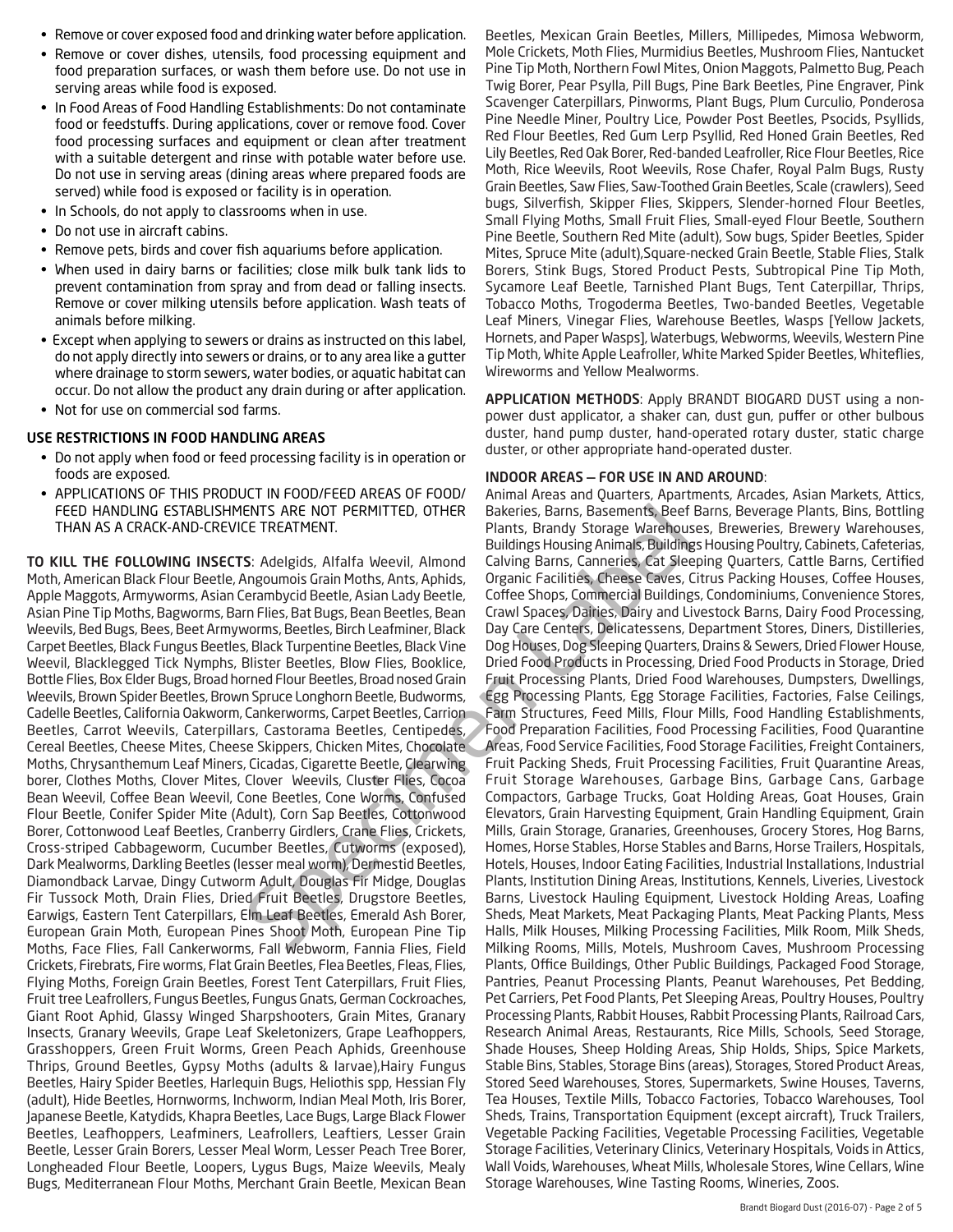#### APPLICATIONS WITHIN FOOD HANDLING ESTABLISHMENTS:

*Food and/or Feed areas* include areas for receiving, storage (dry, cold, frozen or raw), packaging (canning, bottling, wrapping, boxing and grinding), preparing, edible waste storage and enclosed processing systems (mills, dairies, and systems for processing edible oils and syrups). Serving areas are places where prepared foods are served.

| <b>FOOD HANDLING ESTABLISHMENTS</b>                                                                   |                          |  |
|-------------------------------------------------------------------------------------------------------|--------------------------|--|
| <b>Application Type</b>                                                                               | <b>Application Rate</b>  |  |
| Crack and Crevice Food/Feed Areas of Food/Feed<br><b>Handling Establishments</b>                      | 1.5 oz. / 50 sq. ft.     |  |
| Crack and Crevice Stored Product Pests in Non-Food/<br>Non-Feed Areas of Food Handling Establishments | $1.0$ oz. $/$ 50 sq. ft. |  |
| Crack and Crevice Treatments in Storage Sites                                                         | 1.0 oz. / 50 sq. ft.     |  |

Using a non-power duster, apply directly into cracks and crevices, in expansion joints between different elements of construction, under or between equipment bases and the floor, beneath appliances, into wall voids, motor housing, junction boxes or switch boxes, conduits, behind and under cabinets or drawers, in and around drains, around drain pipes, plumbing and utility entrances, hollow equipment legs and other sites where listed insects can enter or hide.

*Stored Product Pests in Non-Food/Non-Feed areas of Food Handling Establishments*: Non-food/feed areas of food/feed handling establishments are garbage rooms, lavatories, floor drains (to sewers, entries and vestibules), offices, locker rooms, machine rooms, boiler rooms, garages, mop closets and storage (after canning or bottling).

pests in listed areas, apply BRANDT<br>
E. Clean up walls, in teams pare and antise and articles. Thoroughly treat floors, models, inferent areas, then<br>
the birst, conditions and the secure these insects and around animal bed To aid in the kill of stored product pests in listed areas, apply BRANDT BIOGARD DUST at the specified rate. Clean up waste materials, infested materials, dust, dirt, and any other debris. Thoroughly treat floors, walls, shelves, drawers, cabinets and other surfaces in bins, storage and handling areas, around cartons or containers and other areas where these insects tend to congregate. Apply into cracks and crevices and other difficult-toreach areas where insects may hide. Apply in voids or cracks and crevices in pantries and other infested areas within the structure.

*For Use in Storage Sites*: This product can be used in warehouse bins, trucks, cargo ships, mills, bin hoppers, elevators and conveying equipment, and other listed sites as a cleanup prior to using them for storage. Remove and dispose of all of the infested stored commodity accumulations and debris, with special attention to material lodged in the cracks and crevices. After sanitation measures have been employed, dust areas prior to use for storage, paying particular attention to cracks and crevices.

For packaged food warehouses, treat potential points of insect entry, as well as harborage sites in, on and around wooden and plastic pallets, pallet-racking systems, loading docks, scales, around cartons.

#### INDOOR TREATMENTS:

IN INDOOR RESIDENTIAL AREAS OR OTHER AREAS WHERE CHILDREN MAY COME INTO CONTACT, ONLY APPLY AS A CRACK-AND-CREVICE OR AS A SPOT TREATMENT TO AREAS NO GREATER THAN 3 FEET BY 3 FEET PER ROOM.

| APPLICATION RATES FOR INDOOR TREATMENTS                                 |                                                                                                                                       |                                                                                                                                                       |
|-------------------------------------------------------------------------|---------------------------------------------------------------------------------------------------------------------------------------|-------------------------------------------------------------------------------------------------------------------------------------------------------|
| <b>Application Type</b>                                                 | Application rates<br><b>for</b><br>Residential areas such<br>as homes, condomini-<br>ums, apartments, hotels,<br>motels and pet areas | Application rates For<br>Non-Residential areas<br>such as offices, ware-<br>houses, hospitals and<br>other commercial build-<br>ings and institutions |
| Listed Crawling Insects<br>- Crack and Crevice                          | Apply as a crack-and-crev-<br>ice treatment to areas no                                                                               | 1.5 oz. / 50 sq. ft.                                                                                                                                  |
| Bed Bugs - Crack and<br>Crevice                                         | greater than $3 \times 3$ feet per<br>room.                                                                                           | 2.0 oz. / 50 sq. ft.                                                                                                                                  |
| Ants – Crack and Crevice                                                |                                                                                                                                       | 1.0 oz. / 50 sq. ft.                                                                                                                                  |
| Listed Crawling Insects<br>for Severe Infestations<br>- Spot Treatments | Apply as a crack and crev-<br>ice or as a spot treatment<br>to areas no greater than 3<br>x 3 feet per room.                          | 16 to 20 oz. /<br>1,000 sq. ft.                                                                                                                       |

| Fleas, Ticks and Mites<br>in Areas where Pets<br>Frequent - Spot Treat-<br>ments                   | Apply as a spot treatment<br>to areas no greater than 3<br>x 3 feet per room.                                 | 1.0 oz. / 70 sq. ft.                                                                                              |
|----------------------------------------------------------------------------------------------------|---------------------------------------------------------------------------------------------------------------|-------------------------------------------------------------------------------------------------------------------|
| Powder Post Beetles -<br><b>Spot Treatments</b>                                                    |                                                                                                               | 16 to 20 oz. /<br>1,000 sq. ft.                                                                                   |
| Asian Lady Bird Beetles<br>and Box Elder Bugs in<br>Crawl Spaces and Attics<br>- Crack and Crevice |                                                                                                               | 1 oz. / 50 sq. ft.                                                                                                |
| Asian Lady Bird Beetles<br>and Box Elder Bugs in<br>Crawl Spaces and Attics<br>- Spot Treatments   |                                                                                                               | 16 to 24 oz. /<br>1,000 sq. ft.                                                                                   |
| <b>Ornamental Plants</b>                                                                           | Apply to cover upper and<br>lower surfaces of leaves,<br>stems and flowers, with a<br>thin even film of dust. | Apply to cover upper<br>and lower surfaces of<br>leaves, stems and flow-<br>ers, with a thin even<br>film of dust |

*Listed Crawling Insects*: Apply BRANDT BIOGARD DUST into voids, cracks and crevices or other places where insects are traveling or harboring. Apply a continuous visible film underneath and behind stairs, behind and beneath sinks, stoves, refrigerators and other appliances, around garbage cans, cabinets. Treat on, around and behind moldings, shelving, baseboards, doorsills, doorframes, floors, around drains, pipes and pipe openings, plumbing, bookcases, storage, utility installations and other areas where insects hide or travel. For severe infestations, apply behind cabinets and walls, in crawl spaces and attics at the specified rate.

*Fleas, Ticks, and Mites*: DO NOT TREAT DOGS OR CATS WITH THIS PRODUCT. For Fleas, apply BRANDT BIOGARD DUST only as a direct treatment. Treat on and around animal bedding, sleeping quarters, kennel, furniture, floor and floor coverings and all areas where these pests inhabit. Treat cracks and crevices behind and around window and door frames, wall cracks, moldings, shelving, baseboards, pipe openings and all other cracks. Treat the entire inside surface of doghouses. For Ticks, apply BRANDT BIOGARD DUST in places where the insects are traveling or harboring.

*Bed Bugs*: Thoroughly inspect area of suspected bed bug infestation, and note potential harborage sites or actual infestations. Remove and/or pick up clothing and other obstacles that may prevent thorough inspection or treatment. Remove and sanitize infested bedding (pillows and linens), clothing, or other items.

Take bed apart. Apply BRANDT BIOGARD DUST into joints and channels if hollow, such as square or round tubing, and into cracks and crevices on the interior of bed frame, headboards, and footboards. If hollow, ensure that the interior framework is well dusted. Wall-mounted headboards and their hardware should be removed and treated. Mattresses should be dusted, especially seams, edges, and tufts. Mattress treatments must be limited to seams, folds and edges only.

Bed bugs may also harbor in areas of the room away from the bed. Apply BRANDT BIOGARD DUST as a crack and crevice application where evidence of bed bugs occurs. All furniture and furniture accessories in the room must be treated, including inside empty drawers and shelving in clothes closets, night stands and other furniture in the room, carpet edges, high and low wall moldings (such as floor molding or window casings or ledges/ sills), door jambs and hinges, wall voids, and behind wall hangings and mirrors. Pull carpeting from tack strip and treat under the baseboard, sill plate, and under the carpet tack strips. Remove all clothes and other articles from dressers or closets before application. Treat all cracks and crevices associated with light switches, wall plates, faceplates, outlet covers, mounting boxes and housings. Apply BRANDT BIOGARD DUST as a continuous fix to other potential harborage sites, such as table and wall-mounted lamps, wall crevices, drapery rods, curtains, blinds/mounting hardware, and other cracks and crevices in the room.

*Ants*: To aid in the kill of listed Ants, apply BRANDT BIOGARD DUST at the specified rate. Treat door frames, around window frames, behind, on and around moldings, cabinets, pipe openings, utility openings, shelves, ant trails, hills, wall voids, cracks and crevices and other points of entry into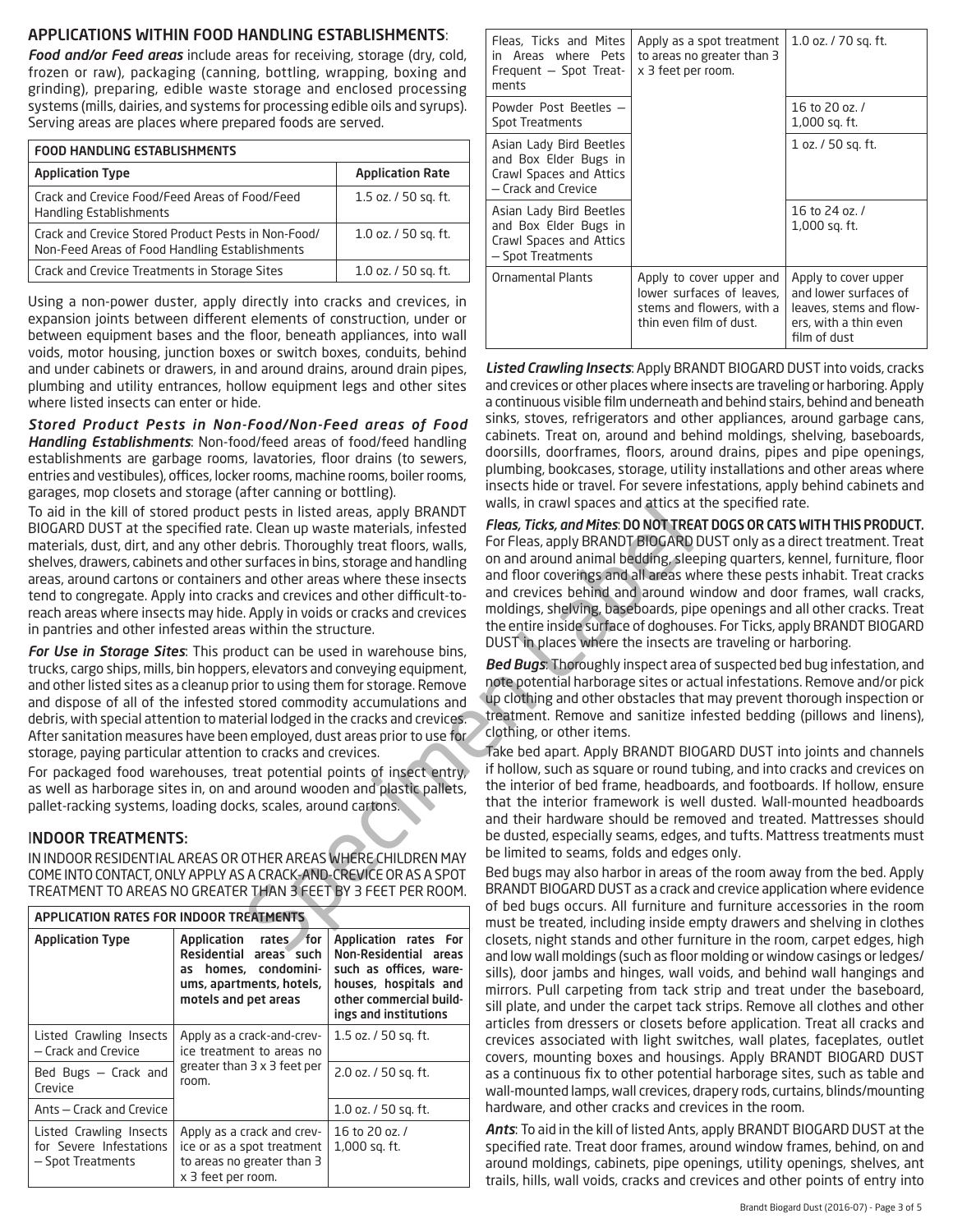premises. Combine interior treatments with exterior perimeter application of BRANDT BIOGARD DUST.

*Powder Post Beetles\**: To aid in protecting against insect entry. Apply to distribute BRANDT BIOGARD DUST through insect entry points, crawl holes into attics and crawl spaces of buildings. Close all vents and blowers so that all target surfaces can be treated. Contact all wood surfaces. In case of localized infestations, probe to locate galleries and drill holes to inject BRANDT BIOGARD DUST into the galleries and void areas. If a heavy infestation is suspected, a conventional, industry accepted techniques and treatments should be employed.

\*The purpose of such applications of BRANDT BIOGARD DUST is to kill workers or winged reproductive forms that may be present in treated channels at the time of treatment. Such applications are not a substitute for mechanical alteration, soil treatment or foundation treatment, but are merely a supplement. This product is not for use against Termites. For active Termite infestations, use conventional, industry accepted techniques and treatments.

*Asian Lady Beetles and Box Elder Bugs*: To kill or repel these insects, as well as Clover Mites, Cluster Flies and Elm leaf Beetles, inject BRANDT BIOGARD DUST into cracks and crevices and/or voids where these insects may be entering the premise, harboring or hibernating. Apply in crawl spaces and attics. On building exterior, treat underneath wood fascia, behind siding, cracks around windows, doors, siding, wall voids, utility pipes and entry points, behind chimneys, around foundations and foundation cracks, patios and deck joints. When treating for Asian Lady Beetles, apply BRANDT BIOGARD DUST in, on and around areas with abrupt color contrasts on buildings (shutters, drainpipes, etc.), southwest- facing or sun-exposed sides of buildings, and vertical corners of buildings.

vertical content of bidden Plants. Including:<br>
specified rate. For best results, means and Folidge Plants. Including:<br>
specified rate. For best results, means and Folidge Plants. Including:<br>
adiceolaria, Galendula, Calla, *Ornamental Trees, Shrubs, Flowers and Foliage Plants*: Including: African Violet, Ageratum, Andromeda, Arborvitae, Ash, Aster, Azalea, Beech, Begonia, Birch, Boxwood, Calceolaria, Calendula, Calla, Camellia, Carnation, Ceanothus, Chrysanthemum, Cineraria, Coleum, Cotoneaster, Crabapple, Cyclamen, Cypress, Daffodil, Dahlia, Delphinium, Dogwood, Elm, Eucalyptus, Euonymus, Fern, Ficus, Fir, Firethorn, Foliage Plants, Forsythia, Fuchsia, Gardenia, Geranium, Gladiolus, Gloxinia, Gypsophila, Hawthorn, Hemlock, Hickory, Holly, Honey Locust, Horse Chestnut, Hyacinth, Hydrangea, Iris, Juniper, Larch, Laurel, Lilac, Lily, Linden, Maidenhair Fern, Marigold, Mimosa, Myrtle, Narcissus, Oak, Palm, Pansy, Pelargonium, Peony, Petunia, Philodendron, Phlox, Pine, Privet, Pyracantha, Rhododendron, Roses, Rubber Plant, Snapdragon, Sweet Pea, Tulip Tree, Tulips, Viburnum, Wandering Jew, Willow, Yew, Zinnia.

BRANDT BIOGARD DUST must come into contact with insects in order to kill them. Coverage of the target insect is vital to achieving good performance. Apply BRANDT BIOGARD DUST to cover upper and lower surfaces of leaves stems and flowers with a thin, even film of dust. Apply when insects or insect damage first appears.

When treating trees, shrubs and similar plants, treat the trunk, the base of the trunk and the critical root zone. Treat the tree crotch, knotholes, wounds and other areas where insects may harbor. Allow dust to settle in treated areas before reentering. Do not water or irrigate immediately following treatment. Do not eat or consume treated plants for 1 year after treatment.

*Phytotoxicity*: Plant safety is an important consideration when using insecticides. It is not possible to evaluate the phytotoxicity of BRANDT BIOGARD DUST on numerous plant varieties that may react differently to insecticides in different growth stages or under varying environmental conditions. Before making widespread applications of BRANDT BIOGARD DUST treat a limited number of plants and observe for phytotoxicity over a 10-day period.

*Greenhouses*: This product can be used in greenhouses to kill listed insects. Apply to cover upper and lower surfaces of leaves stems and flowers with a thin even film of dust. Apply BRANDT BIOGARD DUST to ornamental plants or only to fruit, vegetable and herb crops in the plug stage prior to transplant. Do not apply to fruit, vegetable, or herb crops that are ready for consumption.

#### OUTDOOR AREAS — FOR USE IN AND AROUND:

Ant Mounds, Arboretums, Backyards, Balconies, Beneath Decks, Beneath Gazebos, Calf Hutches, Compost Sites, Courtyards, Decks, Dog Runs, Drive-In Restaurants, Drive-In Theaters, Dumpsters, Farmers Markets, Flea Markets, Front Yards, Gardens, Gazebos, Home Gardens, Kennels, Lanais, Landscapes, Lath Houses, Loading Docks, Lumber Storage Areas, Nurseries, Outdoor Eating Facilities, Patios, Porches, Sanitary Sewers (Manholes), Side Yards, Swine Yards and Wood Piles.

| <b>OUTDOOR APPLICATIONS</b>                                            |                                                                                                              |  |
|------------------------------------------------------------------------|--------------------------------------------------------------------------------------------------------------|--|
| <b>Application Type</b>                                                | <b>Application Rate</b>                                                                                      |  |
| Asian Lady Beetles and Box Elder Bugs -<br>Perimeter Building Exterior | 16 to 24 oz. / 1,000 sq. ft.                                                                                 |  |
| <b>Ornamental Plants</b>                                               | Apply to cover upper and lower<br>surfaces of leaves, stems and<br>flowers, with a thin even film<br>of dust |  |
| Insects Harboring in Lawns, Landscaping and<br><b>Backvards</b>        | 8 to 24 oz. / 1,000 sq. ft.                                                                                  |  |
| <b>Building Perimeter Treatments</b>                                   | 16 to 24 oz. / 1,000 sq. ft.                                                                                 |  |

*Building Perimeter Treatments*: To aid in preventing entry and infestations of buildings by listed insects, apply BRANDT BIOGARD DUST to building exterior as a perimeter treatment in a band extending 12"-18" along and adjacent to foundation, and to a height of 2 to 3 feet up the side of the building where these pests are active and may find entrance.

*To Kill Listed Insects Harboring in Lawns, Landscaping, and Backyards*: To aid in the kill of listed insects, apply BRANDT BIOGARD DUST at the specified rate. For best results, mow lawn one to two (1–2) days before applying, and remove clippings. Be sure to cover the entire lawn surface where insects are present, or normally frequent. Apply around the base of ornamental plants, shrubs and trees. Do not water or irrigate immediately following application. Keep pets and children out of the treated area until after the dust has settled.

#### LIVESTOCK, DAIRY, SWINE, POULTRY AND OTHER ANIMAL BUILDINGS AND PREMISES:

| <b>LIVESTOCK PREMISES</b>              |                              |  |
|----------------------------------------|------------------------------|--|
| <b>Application Type</b>                | <b>Application Rate</b>      |  |
| Crack and Crevice                      | 1 oz. / 50 sq. ft.           |  |
| Spot Treatments and Surface Treatments | 16 to 24 oz. / 1,000 sq. ft. |  |
| <b>Building Perimeter Treatments</b>   | 16 to 24 oz. / 1,000 sq. ft. |  |
| Spot Treatments for Ticks              | 16 to 24 oz. / 1,000 sq. ft. |  |

*Kills*: Bed Bugs, Blacklegged Tick Nymphs, Chicken Mites, Deer Ticks, Face Flies, Fleas, Flies, Northern Fowl Mites, Poultry Lice and Stable Flies To aid in the kill of listed insects in listed indoor and outdoor animal areas, apply BRANDT BIOGARD DUST to cracks, crevices, voids, structural joints, floors, walls, wall joints, support beams, trusses, rafters, ceilings, around scales, chutes, gates, and other areas where insects harbor, alight, hide or travel. For Ticks, apply BRANDT BIOGARD DUST in areas where they like to harbor such as cracks and crevices.

Apply BRANDT BIOGARD DUST to exterior of livestock buildings in an 18" band along and adjacent to building foundations, and to a height of 2 to 3 feet up the side of the building where insects are active and may find entrance.

#### LIVESTOCK ANIMAL USE:

| LIVESTOCK ANIMALS          |                                                                  |
|----------------------------|------------------------------------------------------------------|
| <b>Application Type</b>    | <b>Application Rate</b>                                          |
| Beef, Dairy Cattle, Horses | 2 oz. dust per animal                                            |
| Swine                      | 1 oz. per head as a uniform coat<br>to head, shoulders and back. |
| Poultry                    | 1 lb. / 100 birds.                                               |